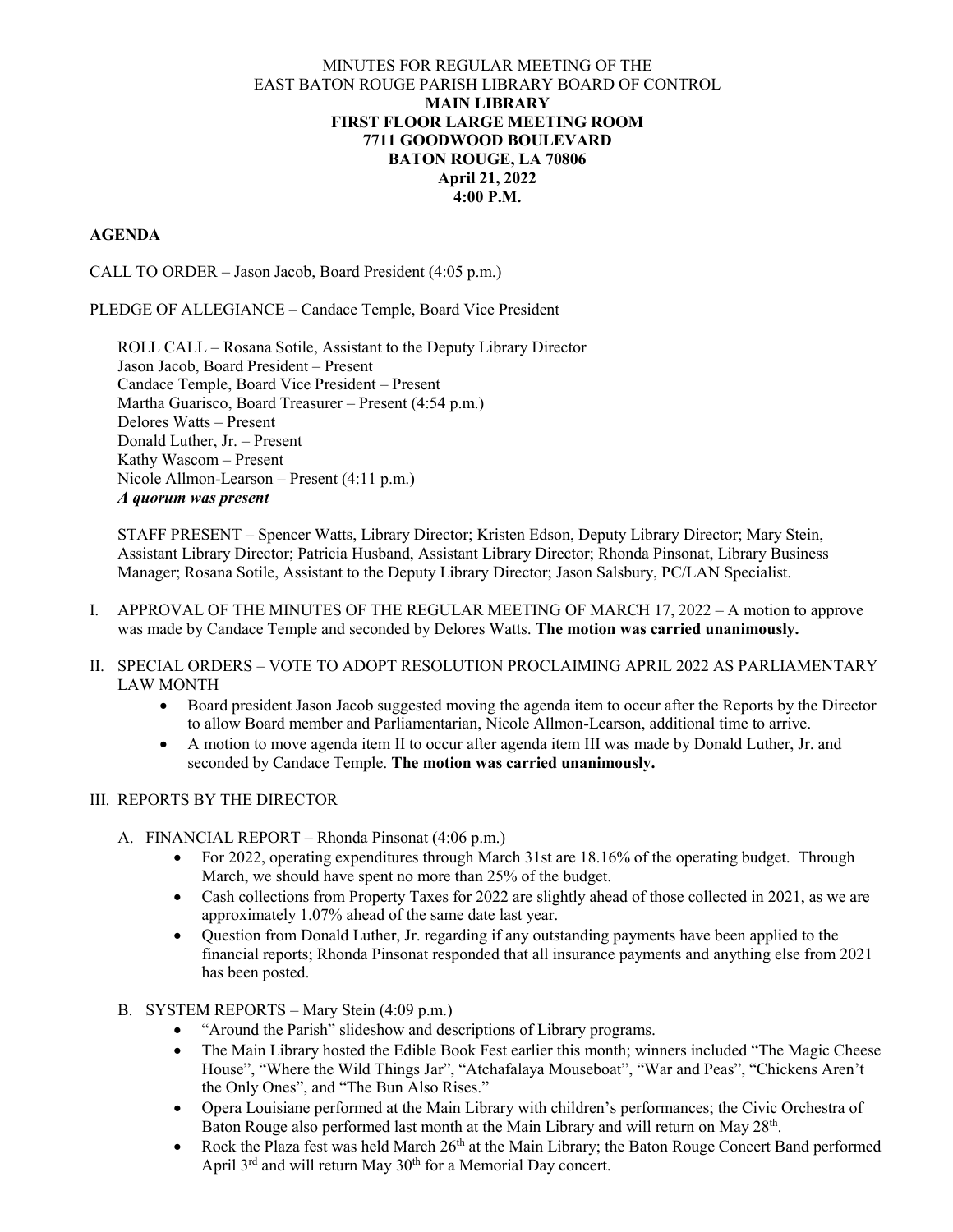- The 12th Annual Community History Festival was held at the Pride-Chaneyville Branch Library on April  $2<sup>nd</sup>$ ; the theme was "Grandma's House".
- The Ebb & Flow Festival was held downtown April  $4<sup>th</sup>$  &  $5<sup>th</sup>$ ; the River Center Branch hosted an outdoor booth with activities for children, including sidewalk chalk drawings.
- Author Marybeth Lima discussed her book, *Adventures of a Louisiana Birder*, at the Main Library on March 27<sup>th</sup> in conjunction with the library's One Book One Community promotion; Nicholls State University Professor Dr. Stuart Tully presented on the roots of Cajun and Zydeco music, on April 10<sup>th</sup> at the Main Library.
- Gwen Roland, author of *Atchafalaya Houseboat*, will host author talks and discussions at the Main Library on April 23rd and 24<sup>th</sup>.
- The Library has been assisting BASF in collecting information on Linwood Plantation; the company held a dedication ceremony for its new memorial to honor those enslaved at the plantation on April  $7<sup>th</sup>$ .
- Next month's Business Forum speaker will be chef Emeril Lagasse, on May 11<sup>th</sup>.
- The Library recently received its new bookmobile vehicle that was on backorder due to the pandemic and supply chain issues; it features an awning and a lower step, which is used on visits to senior citizen and retirement centers.
- The Red Stick Farmers Market will now be appearing at the Main Library on Tuesday afternoons from 3:30pm – 6:30pm; this past Tuesday featured 12 vendors set up in the plaza instead of the outer parking lot.
- Beanstack will once again be the platform for the Library's summer reading program.

# C. OTHER REPORTS

- 1. MAINTENANCE AND ADDITIONAL CAPITAL PROJECTS Kristen Edson (4:30 p.m.)
	- Annual inspections for sprinkler systems and fire alarm panels are complete for all locations.
	- Monthly lighting inspections were completed at each location.
	- Exterior pressure washing was completed on Fairwood and Carver Branch Libraries; the main entrance and courtyard at Pride-Chaneyville was also pressure washed.
	- Air scrubbers and UV lights have been installed at the Main Library; installation of wiring will be completed next month.
	- The motor was replaced on Air Handler 9 at the Main Library; three additional motors and a chilled water pump will also be replaced in the coming weeks; the system is in its ninth year of operation, so replacements are to be expected.
	- Wall repairs and painting occurred on the second floor at the Main Library, as well as the first stages of repairing the monumental sign.
	- Updates for River Center Branch Library include repairing a leaking variable air valve above the staff entrance; ordering a new touch screen control panel for lighting controls; beginning work on installing air scrubbers and UV lights; and reprogramming of the faulty fire sensor in the elevator pit.
	- Debris and vegetation were removed near the rear fence at Eden Park Branch Library in preparation of replacing damaged sections; waiting on a PO to have the fence portion repaired.
	- Due to water pooling in the staff parking lot at Jones Creek Regional Library, a leak detection company will test the area tomorrow by pressurizing the system to pinpoint the source; water is also seeping through the cement cracks on the loading dock; the branch's faucets and toilets will be unavailable for the duration of the test, which will take one to three hours.
	- The final acceptance for the Carver Branch Library roof repairs will be on next week's Metro Council's meeting agenda, as well as the acceptance of low bid for the minor roofing and exterior restoration projects.
	- Library staff met with the architect this week for the additional improvements at Bluebonnet Regional Library; the project will renovate and upgrade the branch's bathrooms, lighting system, circulation workroom, children's services area and workroom, teen services entrance space, and an expansion of the maker space.
- 2. MISCELLANEOUS REPORTS Spencer Watts (4:40 p.m.)
	- The Library system closed early on March 22<sup>nd</sup> and March 30<sup>th</sup> due to severe weather alerts; none of the library locations sustained damage for either of those dates.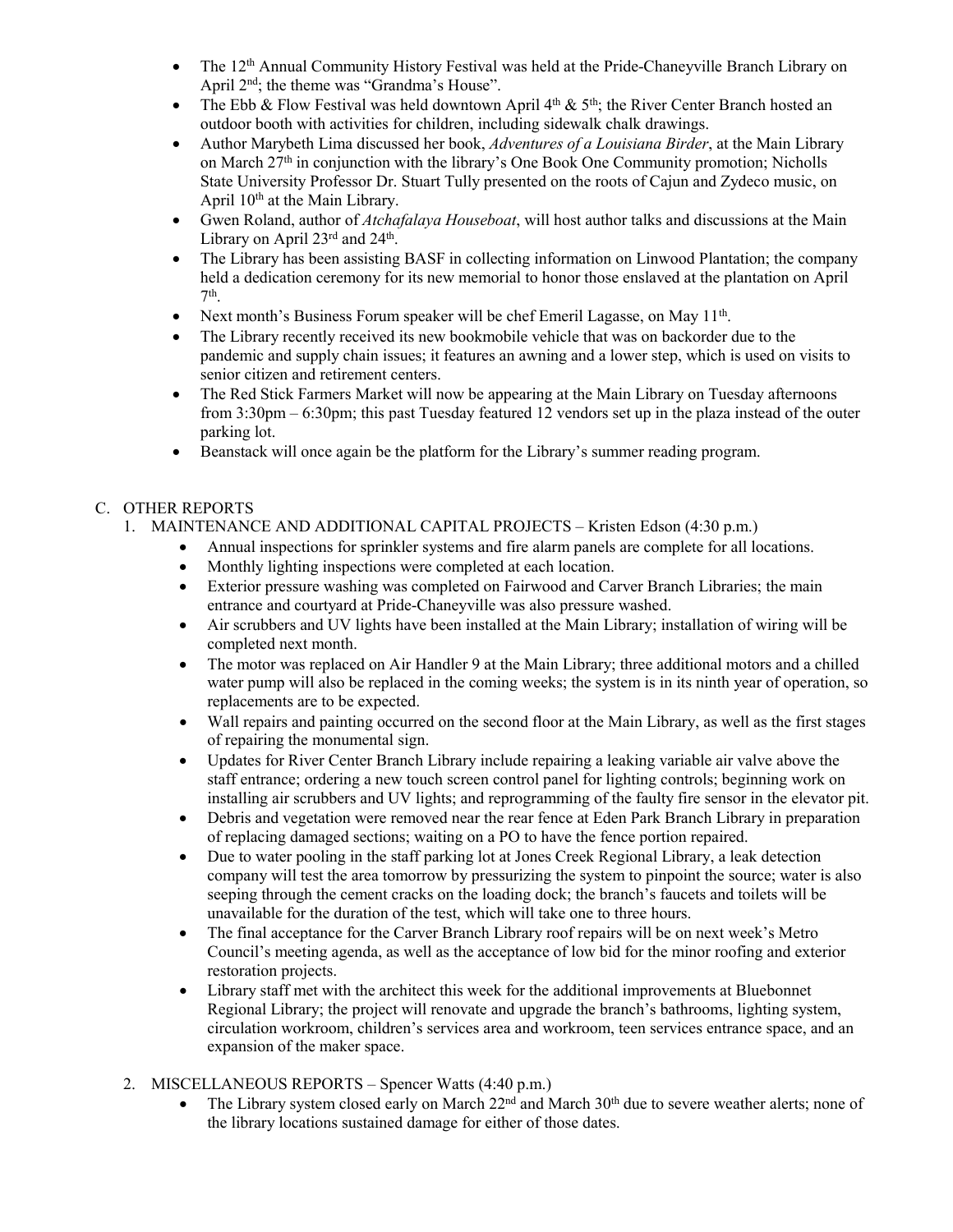- A new security guard contract was approved last week by the Metro Council; a bid solicitation had been issued that included requirements for thorough standards of practice and appropriate qualifications of security personnel; a meeting will be held next week to begin the transition of service to the new company.
- The Library released a community survey on April  $18<sup>th</sup>$  to assist with updating and improving its Strategic Plan; all persons are encouraged to complete the survey; printed copies of the survey questions were distributed to the Board members.
- A meeting was held on March 31st with Architectural Services to discuss the Baker Branch Library capital project; discussions included the scope of work, efficiency, effectiveness and cost of meeting the needs of the project; also discussed roofing needs, parking lot configuration, construction phases, location of main entrance, public service areas, addition of study rooms, consolidated work areas, additional bathroom spaces, and possible reconfiguration of the enclosed courtyard.
- Computer Services Update: Bids have been received and accepted for the replacement of Advanced Workstation in Education (AWE) units throughout the library system, as well as four additional units; the WiFi hotspots should arrive soon and barcode information was sent earlier to the processing department; the AV control installation was completed at Jones Creek Regional Branch Library; all of the Library's ECF applications will be submitted in the third window of opportunity which opens in April 2022; Library staff recently visited a local XR (extended reality) company to obtain insight into content and systems that will assist in VR and AR training applications; the Library is looking into mapping out with other workforce development providers to see how they can complement and extend opportunities for the public, students and trainees.
- Work will begin soon on next year's budget request; inflation continues to affect the Library's vendors, suppliers and construction projects; the additional 15% added to construction budgets is now not enough to cover the rising costs of materials and supplies; the Library's revenue growth has also been modest; the Library also has to consider possible adjustments to employee compensation rates and how to make any changes sustainable; members of the Board will schedule a budget workshop meeting before July.
- A recent exercise with the Urban Libraries Collation's business calculator revealed the Library generated \$4.23 million worth of value directly back to the local business community when looking at the library resources that were used over the past year; the results show how much value the Library system contributes to the economic growth and development of the local community.
- A recent complaint was made by a concerned patron regarding another patron sleeping in a chair, and referred to the sleeping patron as a "street person"; the patron also expressed the opinion that the Library should adopt more stringent rules in this area; the Library responded that it has a long-standing practice of allowing people to sleep as long as it is not causing disruption or for an extremely extended period of time, and intervening as gently as possible when needed; sometimes patrons who fall asleep are tired students, workers resting in between shifts, older readers, or just fatigued persons; the Library strives to treat everyone equally.
	- $\circ$  Question from Jason Jacob regarding if the Library uses its security guards to intervene if a person experiencing homelessness is sleeping for an extended period of time; Spencer Watts responded that it depends on the circumstance; if they aren't able to be awakened, then assistance from a third party may be required.
	- o Question from Donald Luther, Jr. regarding if the Library has a written policy on sleeping persons; Spencer Watts responded that they do not, and that most libraries have done away with having a policy on this matter.
	- o Comment from Kathy Wascom that for as long as she worked at the library she would encounter many different types of sleeping patrons, young and old; there's no way of knowing why they're sleeping; a lot of librarians had a second-sense on dealing with these situations, and if a problem arose, security was always available; she hardly ever encountered any serious situations with sleeping persons; the Library is one of the safest and accessible places within the parish.
	- Spencer Watts stated that it's important to treat everyone the same, no matter if they're experiencing homelessness or not; there's no litmus test to determine if they are homeless or not; there is a large number of people experiencing homelessness at the bus stops and visiting libraries, perhaps because there aren't many places they can go to, and libraries seem to be a place of comfort.
	- o Donald Luther, Jr. and Spencer Watts discussed the need for better preparation and awareness of the seemingly increasing number of people living on the streets and camping in vehicles.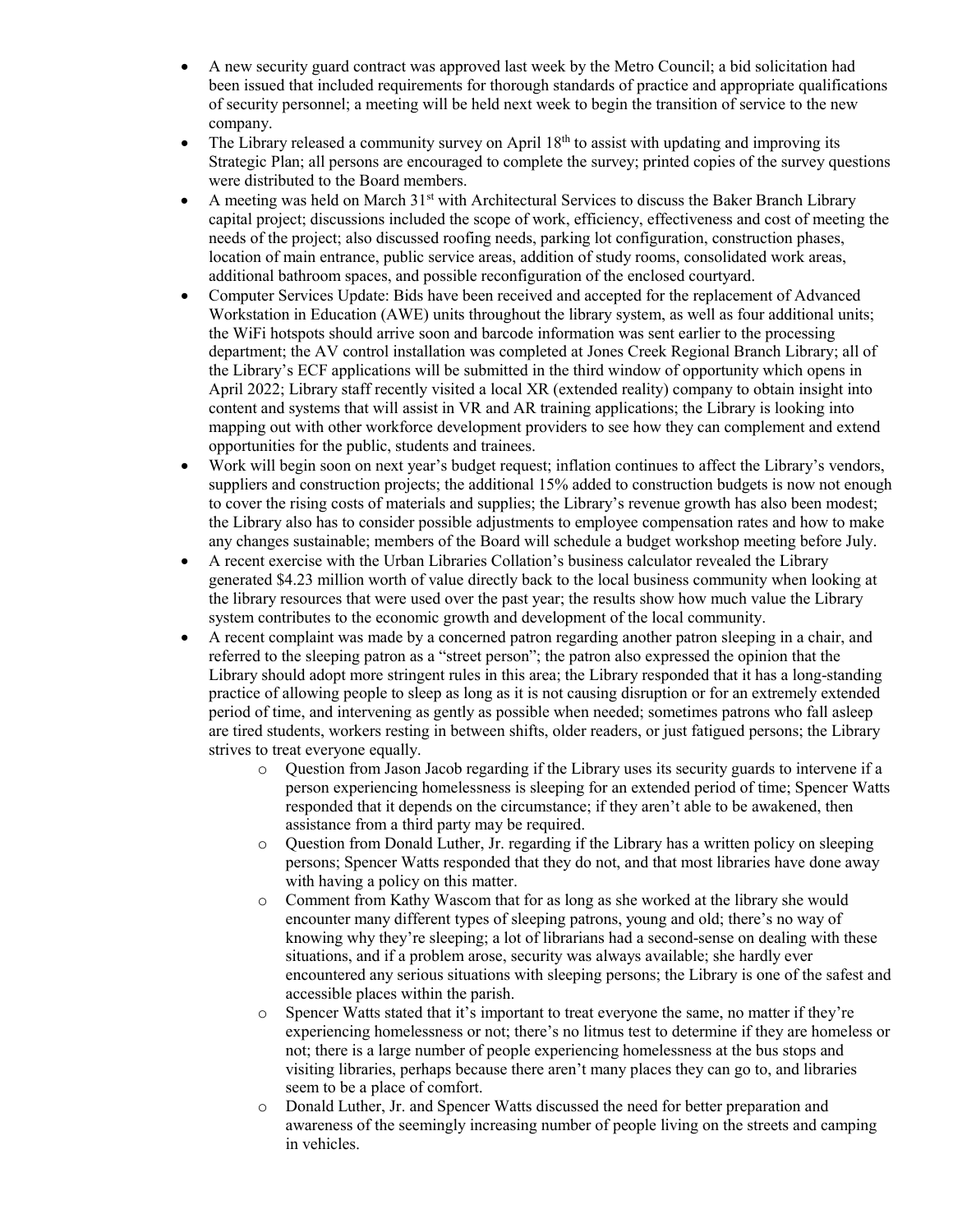- o Nicole Allmon-Learson commented on her recent trip to the River Center Branch Library and how the security presence made her and her daughter feel safe, and the importance of that for other patrons as well.
- o Question from Delores Watts if the new security guard company will provide security at all library locations; Spencer Watts responded that they have one security guard company but they also have East Baton Rouge Parish Sheriff's deputies; some branches have a mixture of security guards and deputies, depending on the time of day, as mornings are sometimes served by security guards and evenings by the deputies.
- o Question from Martha Guarisco regarding the large amount of trash near the dumpster in the Main Library's parking lot and if the library is responsible for cleaning it or if it is BREC's responsibility; Spencer Watts responded that library staff will look into it and see what can be done; Mary Stein responded that it's not the library's dumpster but staff will communicate with BREC about the situation.

Board President Jason Jacob asked for public comments. No public comments were made.

- IV. SPECIAL ORDERS VOTE TO ADOPT RESOLUTION PROCLAIMING APRIL 2022 AS PARLIAMENTARY LAW MONTH (5:24 p.m.)
	- Board President Jason Jacob read aloud the resolution proclaiming April 2022 at Parliamentary Law Month; Board member and Parliamentarian Nicole Allmon-Learson thanked the Board for taking time to consider the resolution.
	- A motion to adopt the resolution was made by Delores Watts and seconded by Nicole Allmon-Learson. **The motion was carried unanimously.**

Board President Jason Jacob asked for public comments. No public comments were made

- V. REPORTS OF COMMITTEES There were no reports of committees.
- VI. UNFINISHED BUSINESS
	- A. UPDATE ON SOUTH BRANCH LIBRARY Spencer Watts and Patricia Husband (5:27 p.m.)
		- It was discovered on the survey for the parcel switch that the required buffer on each side of the Library's drive was not enough footage; Rouzan agreed to allow the Library an additional 9 feet, 6 inches at the entrance at no cost; will allow the Library to retain its parking lot configuration without additional adjustment.
		- A meeting was held with the interior designer and other members of the architectural team to discuss furniture and seating selections, as well as furniture with power and data options; a sun study was also conducted to determine amount of glare inside the building, especially on computers; the Library elected to have a film covering on the windows instead of shades, to minimize sunlight exposure on the computer areas.
		- Patricia Husband and Mary Stein met with a shelving vendor and the interior designer to review different types of shelving for each department, and discussed the following:
			- $\circ$  Lower heights will be used throughout the building, ranging from 42 inches to 66 inches in height.
			- o Shelving closer to the entrance will be on casters.
			- o Shorter ranges of shelving will allow for easier moving.
			- o Smaller lips at the back of shelving will be used to prevent books from falling between shelves.
			- o The vendor cautioned that there might be a long wait time for raw materials due to the international supply chain shortage; there are currently two shelving vendors on state contract.
		- Library staff also met with the technology consultants last week to determine how patrons and library staff will use technology, and how to create a technology package that is easy to replicate in other branches; would make it easier for patrons to utilize the same technology at each library location.
		- Question from Donald Luther, Jr. if the Main Library has rolling shelving; Patricia Husband responded yes, the Main Library has shelving on casters, as well as Greenwell Springs Regional Branch and River Center Branch, and other locations; rolling shelves will also be included in the renovation of the Scotlandville Branch Library.